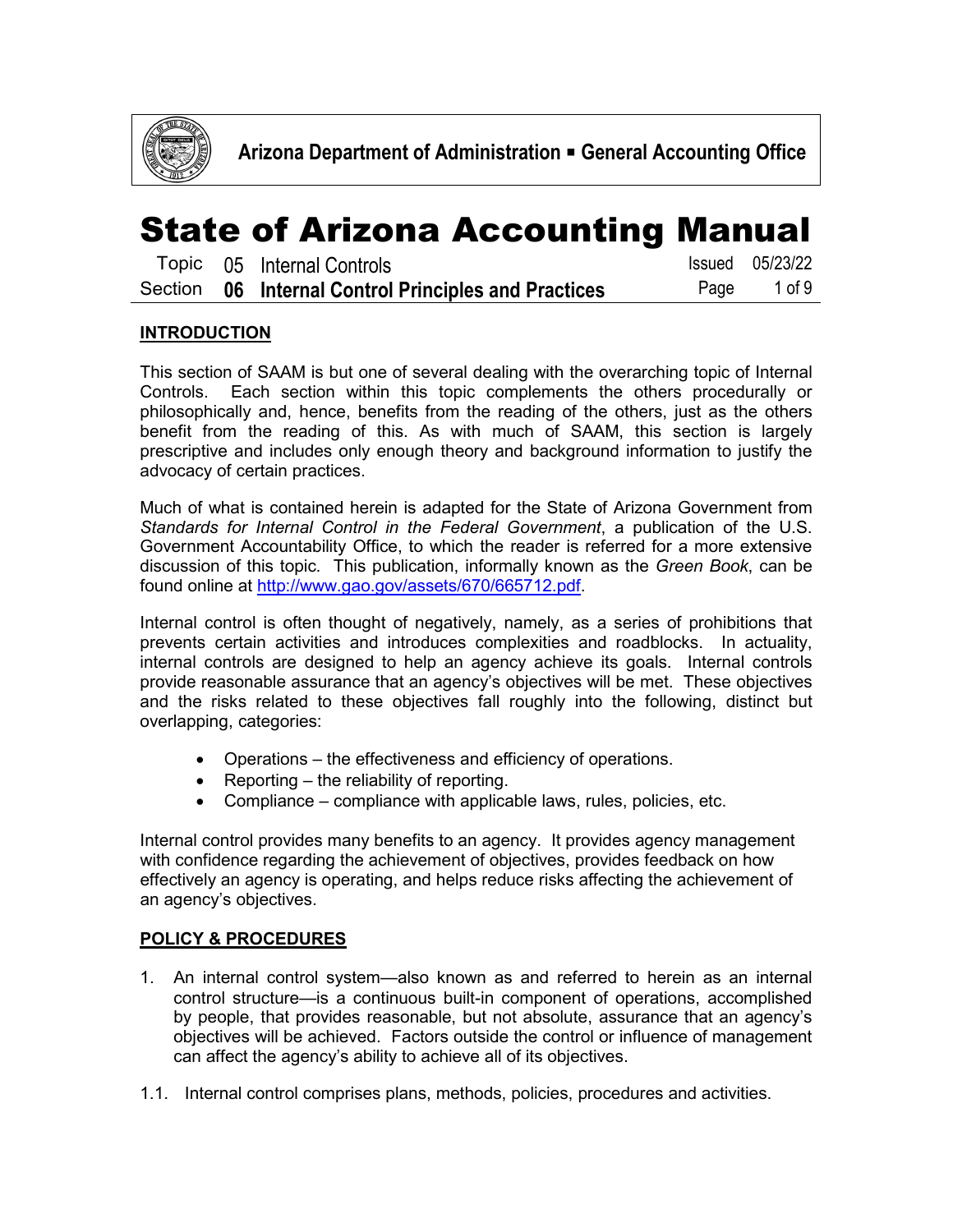|  | Topic 05 Internal Controls                           | Issued 05/23/22 |
|--|------------------------------------------------------|-----------------|
|  | Section 06 Internal Control Principles and Practices | Page 2 of 9     |

- 1.2. Internal control is a system of dynamic, iterative, and integrated processes; individual elements impact the design, implementation and operating effectiveness of other elements.
- 2. Internal control is a process effected by agency management and agency management retains responsibility for the internal control structure of its agency.
- 2.1. Agency management conducts activities in accordance with the applicable laws, statutes, regulations, rules and policies.
- 2.2. Agency management may, nonetheless, make use of external sources—such as the General Accounting Office—to assist in evaluating and recommending ways to strengthen an agency's internal control structure.
- 3. As discussed in SAAM 0505, there are five (5) components of internal control: control environment; risk assessment; control activities; information and communication; and, monitoring. The principles and practices applicable with each of these components are discussed below.
- *3.1. Control Environment.* Control environment is the foundation of an internal control system. It provides the discipline and structure, which affect the overall quality of internal control. Management establishes and maintains an environment throughout the agency that sets a positive attitude toward internal control.
- 3.1.1. Agency management should demonstrate a commitment to integrity and ethical values.
- 3.1.2. An oversight organization should oversee an agency's internal control system.
- 3.1.3. Agency management should establish an organization structure, assign responsibility, and delegate authority to achieve an agency's objectives.
- 3.1.4. Agency management should evaluate performance and hold individuals accountable for their internal control responsibilities.
- *3.2. Risk Assessment.* Risk assessment is the determination of [quantitative](https://en.wikipedia.org/wiki/Quantitative_property) or [qualitative](https://en.wikipedia.org/wiki/Qualitative_data) estimate of risk related to a concrete situation and a recognized [threat.](https://en.wikipedia.org/wiki/Threat) Quantitative risk assessment requires calculations of two components of [risk,](https://en.wikipedia.org/wiki/Risk) the magnitude of the potential loss, and the probability that the loss will occur.
- 3.2.1. Agency management should define objectives clearly to enable the identification of risks and define risk tolerances.
- 3.2.2. Agency management should identify, analyze, and respond to risks related to achieving the defined objectives.
- 3.2.3. Agency management should consider the potential for fraud when identifying, analyzing, and responding to risks.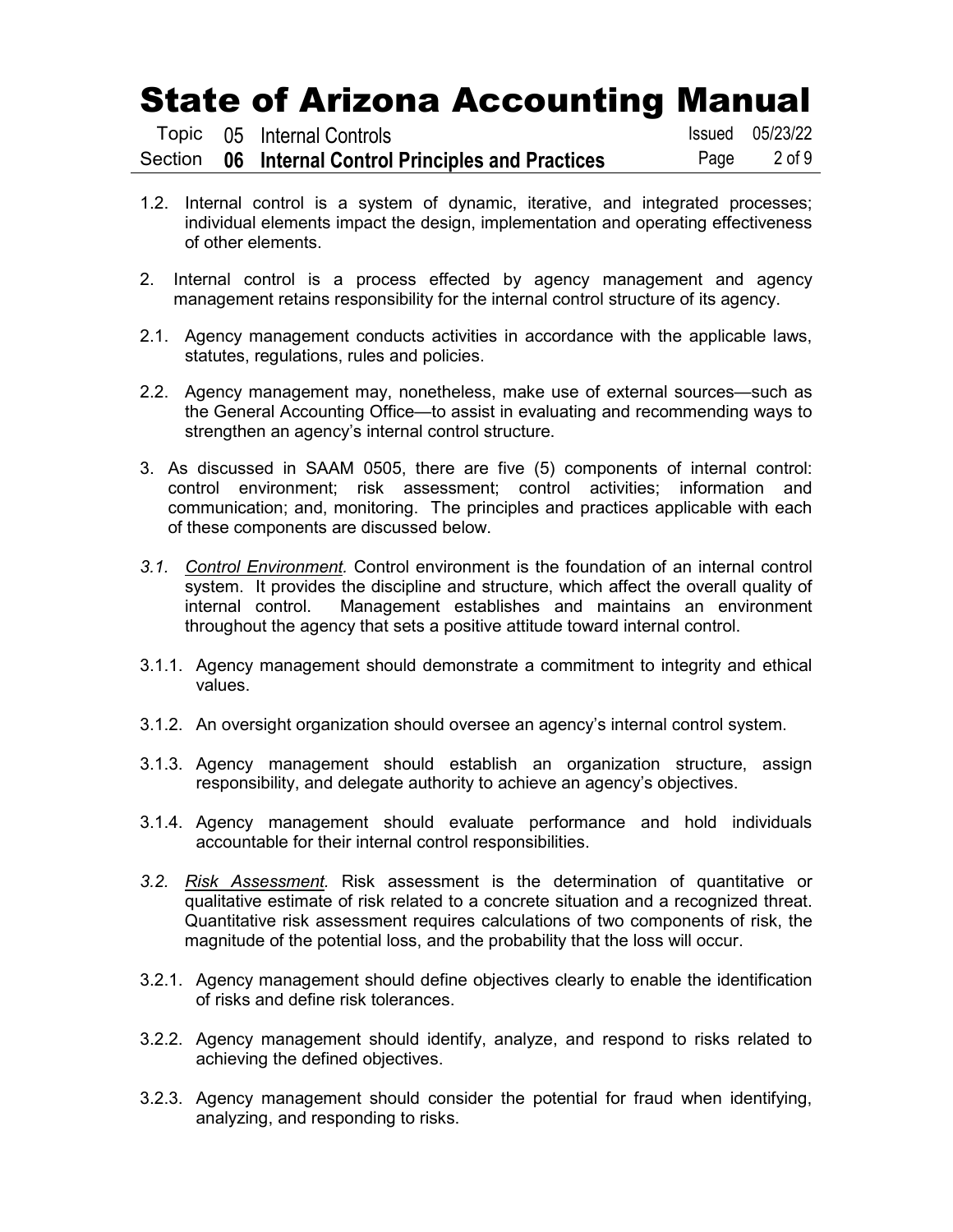|  | Topic 05 Internal Controls                           | <b>Issued</b> 05/23/22 |
|--|------------------------------------------------------|------------------------|
|  | Section 06 Internal Control Principles and Practices | Page 3 of 9            |

- 3.2.4. Agency management should identify, analyze, and respond to significant changes that could impact the internal control system.
- *3.3. Control Activities.* Control activities are the actions agency management establishes through policies and procedures to achieve objectives and respond to risks in the internal control system.
- 3.3.1. Agency management should design control activities to achieve objectives and respond to risks in a timely fashion.
- 3.3.2. Agency management should implement control activities and document internal control responsibilities through policies.
- 3.3.3. Common categories of control activities include, but are not limited to:
- 3.3.3.1. Reviews of actual agency, division, unit and individual performance at the activity or functional level.
- 3.3.3.2. Controls over information processing, including controls over:
- 3.3.3.2.1. Completeness—transactions that occur are recorded.
- 3.3.3.2.2. Accuracy—transactions are recorded at the correct amount in the right account.
- 3.3.3.2.3. Validity—recorded transactions represent events that actually occurred and were executed according to prescribed procedures.
- 3.3.3.3. Physical and/or other appropriate controls over vulnerable assets.
- 3.3.3.4. Segregation of duties.
- 3.3.3.5. Accurate and timely recording of transactions.
- 3.3.3.6. Access restrictions to and accountability for resources and records.
- 3.3.3.7. Appropriate documentation of transactions.
- *3.4. Information and Communication.* Agency management uses information to support the internal control system. Effective and timely information and communication are vital for an agency to achieve its objectives.
- 3.4.1. Agency management should communicate necessary and appropriate information to support the achievement of an agency's objectives.
- 3.4.1.1. With respect to internal communication: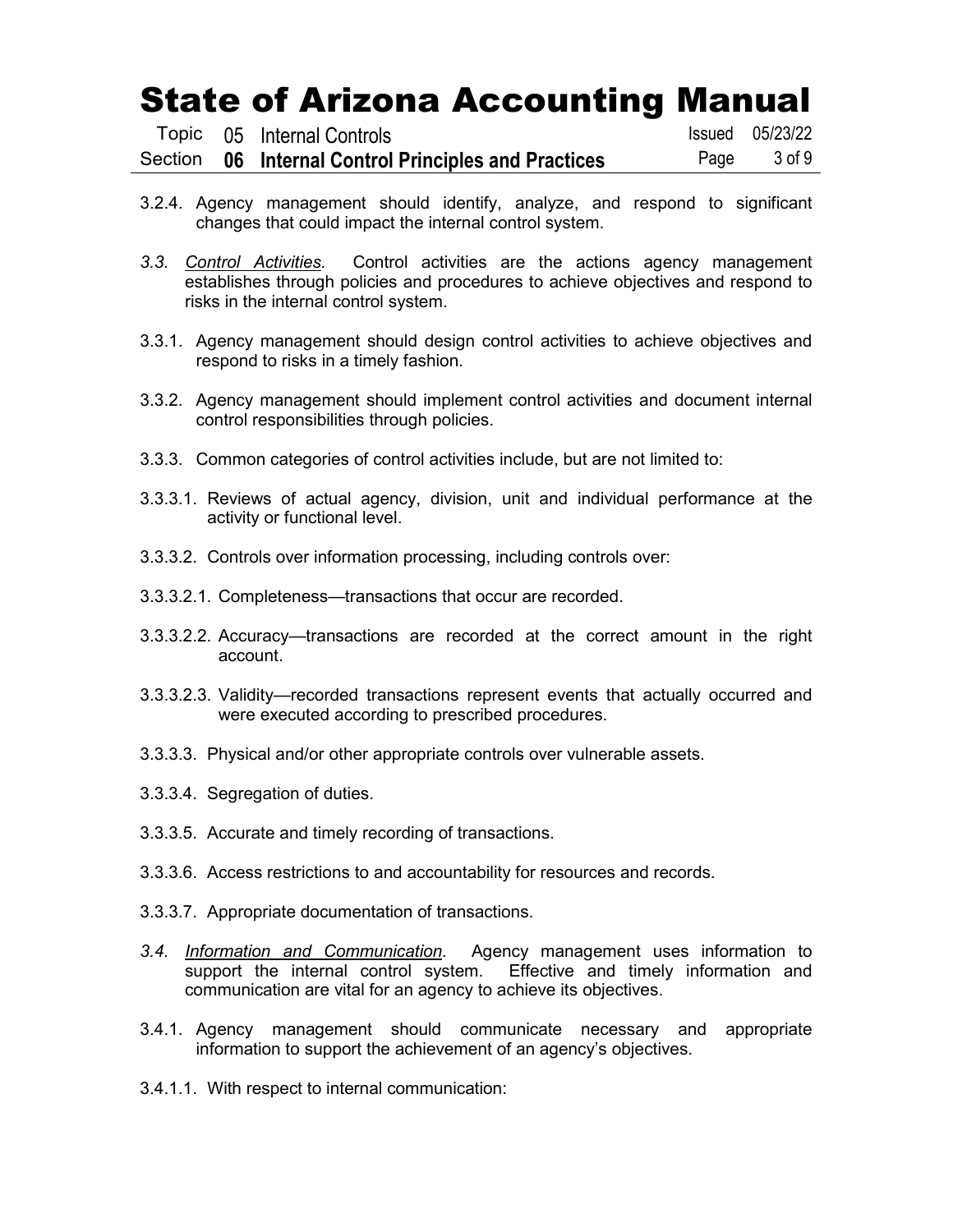|  | Topic 05 Internal Controls                           |      | <b>Issued</b> 05/23/22 |
|--|------------------------------------------------------|------|------------------------|
|  | Section 06 Internal Control Principles and Practices | Page | 4 of 9                 |

- 3.4.1.1.1. Information flows down from management and across reporting lines to enable personnel to achieve objectives, address risks, and support the internal control system.
- 3.4.1.1.2. Information flows up though reporting lines about the agency's operational processes to help management achieve the agency's objectives.
- 3.4.1.1.3. Personnel may use separate reporting lines, as established by statute, to go around upward reporting lines when these lines are compromised.
- 3.4.1.2. With respect to external communication:
- 3.4.1.2.1. Agency management selects the appropriate information and methods to communicate externally. Among the factors management should consider in selecting the appropriate information and methods to communicate externally are:
- 3.4.1.2.1.1. The intended recipients of the communication.
- 3.4.1.2.1.2. The purpose and type of information being communicated.
- 3.4.1.2.1.3. The availability of the information to the audience when needed.
- 3.4.1.2.1.4. The cost of the resources needed to compile and communicate the information.
- 3.4.1.2.1.5. The requirements of laws and regulations that may affect communication.
- 3.4.1.2.1.6. The confidentiality or sensitivity of information.
- 3.4.1.2.1.7. Attorney-client privilege, if applicable.
- 3.4.1.2.1.8. The best interests of the State.
- 3.4.1.2.2. Agency management and those to whom agency management has delegated appropriate authority communicate with external parties—such as suppliers, contractors, service organizations, regulators, internal and external auditors, other governmental entities, and the general public—using established reporting lines.
- 3.4.1.2.3. Agency management communicates with external parties so that external parties can help the agency achieve its objectives and address related risks.
- 3.4.1.2.4. Agency management receives information from external parties that can help the agency achieve its objectives and address related risks. Such information includes significant matters relating to risks, changes, or issues that affect the agency's internal control system.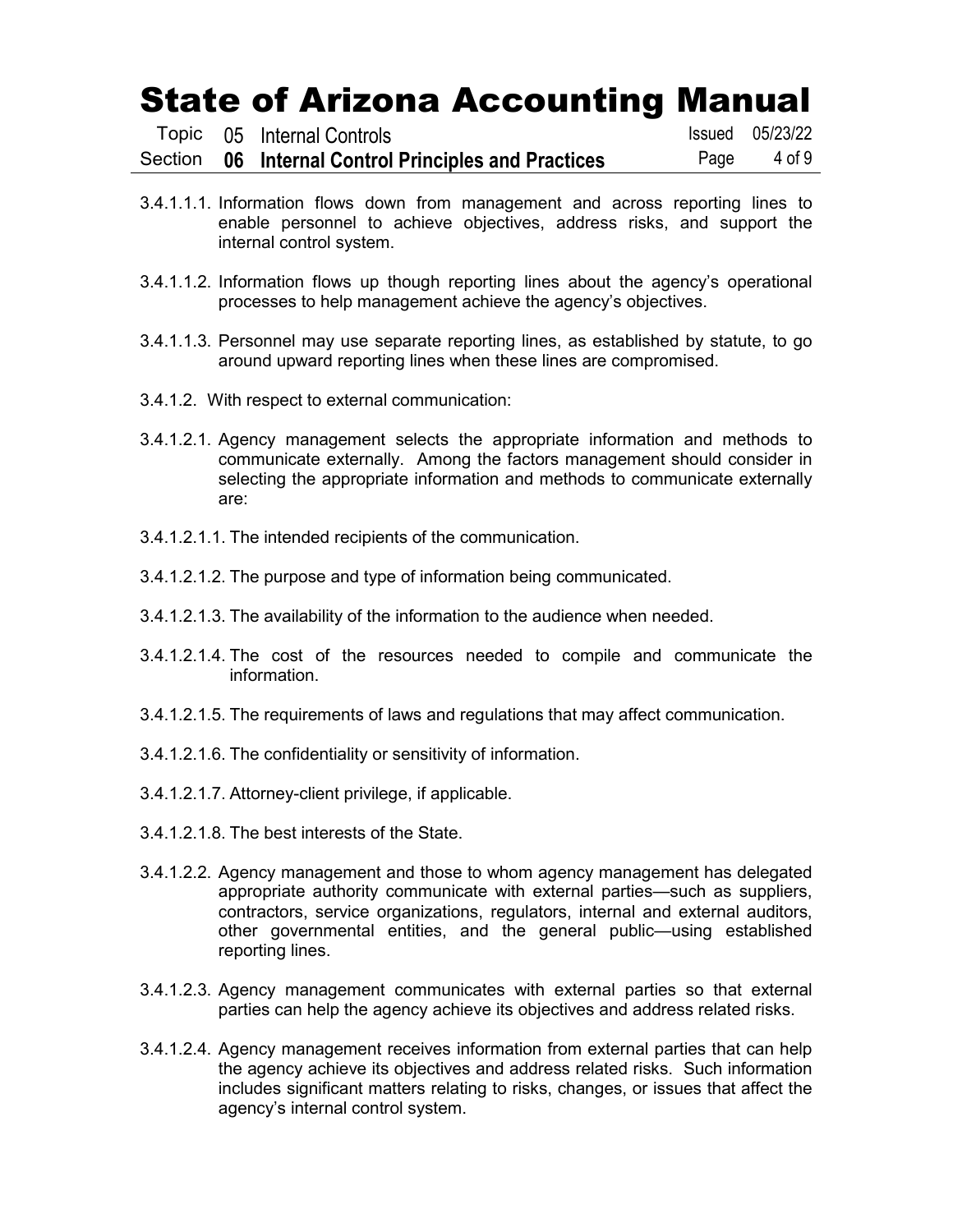|  | Topic 05 Internal Controls                           | <b>Issued</b> 05/23/22 |
|--|------------------------------------------------------|------------------------|
|  | Section 06 Internal Control Principles and Practices | Page 5 of 9            |

- 3.4.2. Agency management should design a process that uses the agency's objectives and related risks to identify the information requirements needed to achieve the objectives and address the risks.
- 3.4.3. The identification of requirements is an iterative and ongoing process appropriately reacting to changes that affect the agency and its objectives that occurs through an effective internal control system.
- 3.5. *Monitoring*. Monitoring of the internal control system is essential in helping internal controls to remain aligned with changing objectives, laws, resources, risks and environments.
- 3.5.1. Agency management should establish and operate activities to monitor the agency's internal control system and evaluate the results.
- 3.5.1.1. Agency management monitors the internal control system through ongoing monitoring and separate evaluations.
- 3.5.1.1.1. Agency management performs ongoing monitoring of the design and operating effectiveness of the internal control system as part of the normal course of operations. Such ongoing monitoring includes normal management activities, supervision, analytics, reviews, and frequent reconciliation of financial activities.
- 3.5.1.1.2. Agency management uses separate evaluations to monitor the design and operating effectiveness of the internal control system at a specific time or with respect to specific functions or processes. Such activities include control selfassessments, risk assessments, and audits.
- 3.5.2. Agency management should remediate identified internal control deficiencies on a timely basis.
- 3.5.2.1. Personnel report internal control issues through established reporting lines to the appropriate internal and external parties on a timely basis to enable the agency to promptly evaluate those issues.
- 3.5.2.2. Agency management evaluates and documents internal control issues and determines appropriate corrective actions for internal control deficiencies on a timely basis.
- 3.5.2.3. Agency management completes and documents corrective action to remediate internal control deficiencies on a timely basis.
- 4. Controls should be effectively designed, effectively implemented, and effectively operating together in an integrated manner.
- 4.1. Effectively designed controls are capable of achieving an objective and addressing related risks.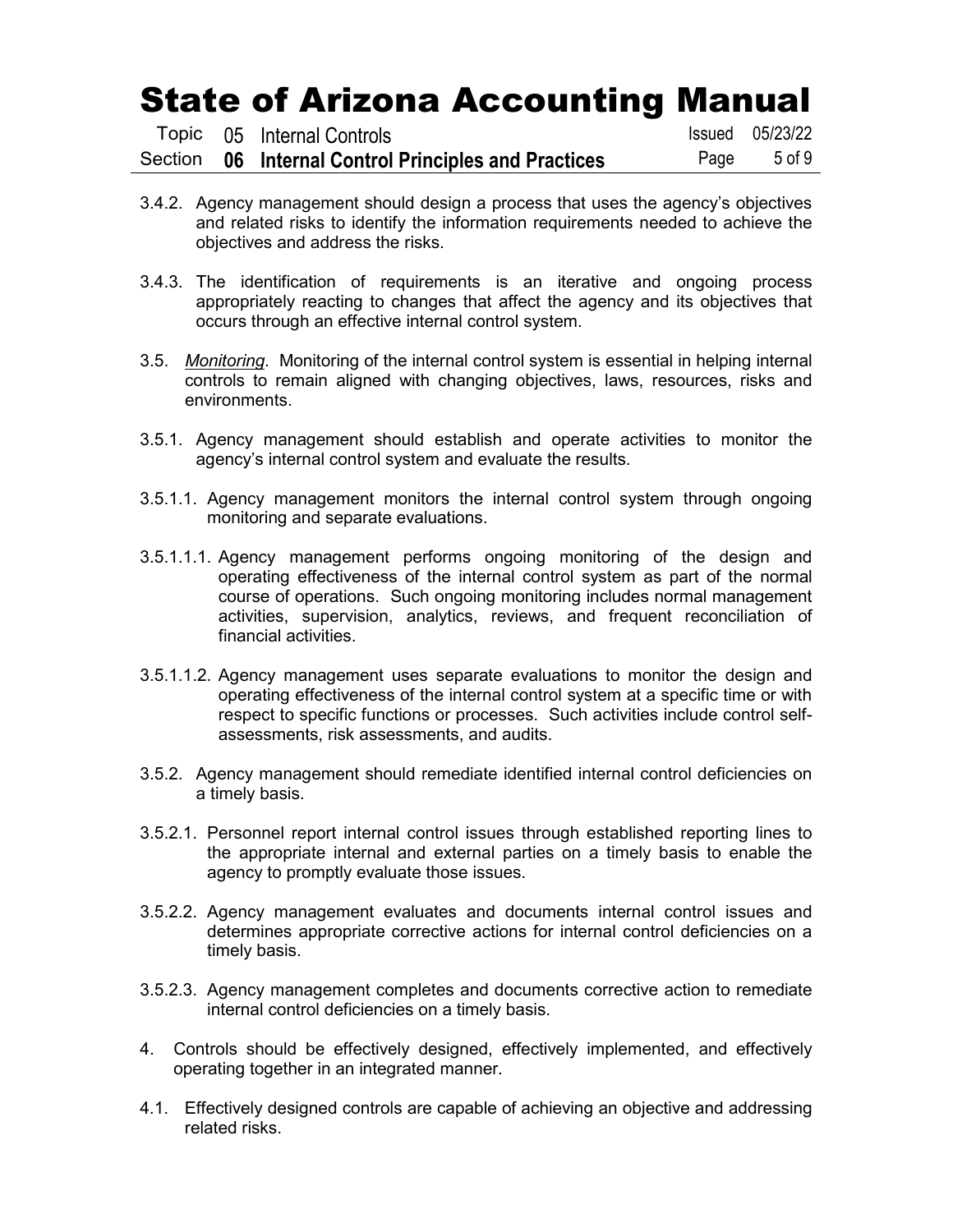|  | Topic 05 Internal Controls                           | Issued 05/23/22 |
|--|------------------------------------------------------|-----------------|
|  | Section 06 Internal Control Principles and Practices | Page 6 of 9     |

- 4.2. Effectively implemented controls exist and operate as designed. A control cannot be effectively implemented if it has not been effectively designed.
- 4.3. Controls that are effectively operating together are appropriate controls applied at the appropriate time and working together to support the achievement of agency goals.
- 4.4. There are costs associated with the establishment and maintenance of an internal control structure. Cost vs. benefit considerations support management's ability to effectively design, implement, and operate an internal control system that balances the allocation of resources in relation to the areas of greatest risk, complexity, or other factors relevant to achieving the agency's objectives. Cost alone is not an acceptable reason to avoid implementing internal controls.
- 5. An agency's control environment is the foundation of its internal control system. It provides the discipline and structure that affect the overall quality of internal control. The agency's control environment, including the attitude and example of management, can be a driver or barrier to internal control. Because of this, agency management should:
- 5.1. Establish and maintain an environment throughout the agency that sets a positive attitude toward internal control.
- 5.2. Demonstrate a commitment to integrity and ethical values.
- 5.3. Communicate its expectation that all those employed or engaged by the agency in any capacity comply with all applicable laws, regulations and policies.
- 5.4. Establish an organizational structure, assign responsibilities, and delegate authority to achieve the agency's objectives.
- 5.5. Hold individuals accountable for their internal control responsibilities.
- 5.6. Lead by an example that demonstrates the agency's values, philosophy, and operating style. Reflects integrity and ethical values.
- 6. Documentation is part of an effective internal control system.
- 6.1. Agency management develops and maintains documentation of the agency's internal control system.
- 6.2. The agency's internal control system and its related documentation should, as appropriate and applicable, incorporate, by reference or otherwise, statewide policies and procedures published by relevant authorities, such as the GAO, SPO, HRD, Risk Management, LAPR, etc.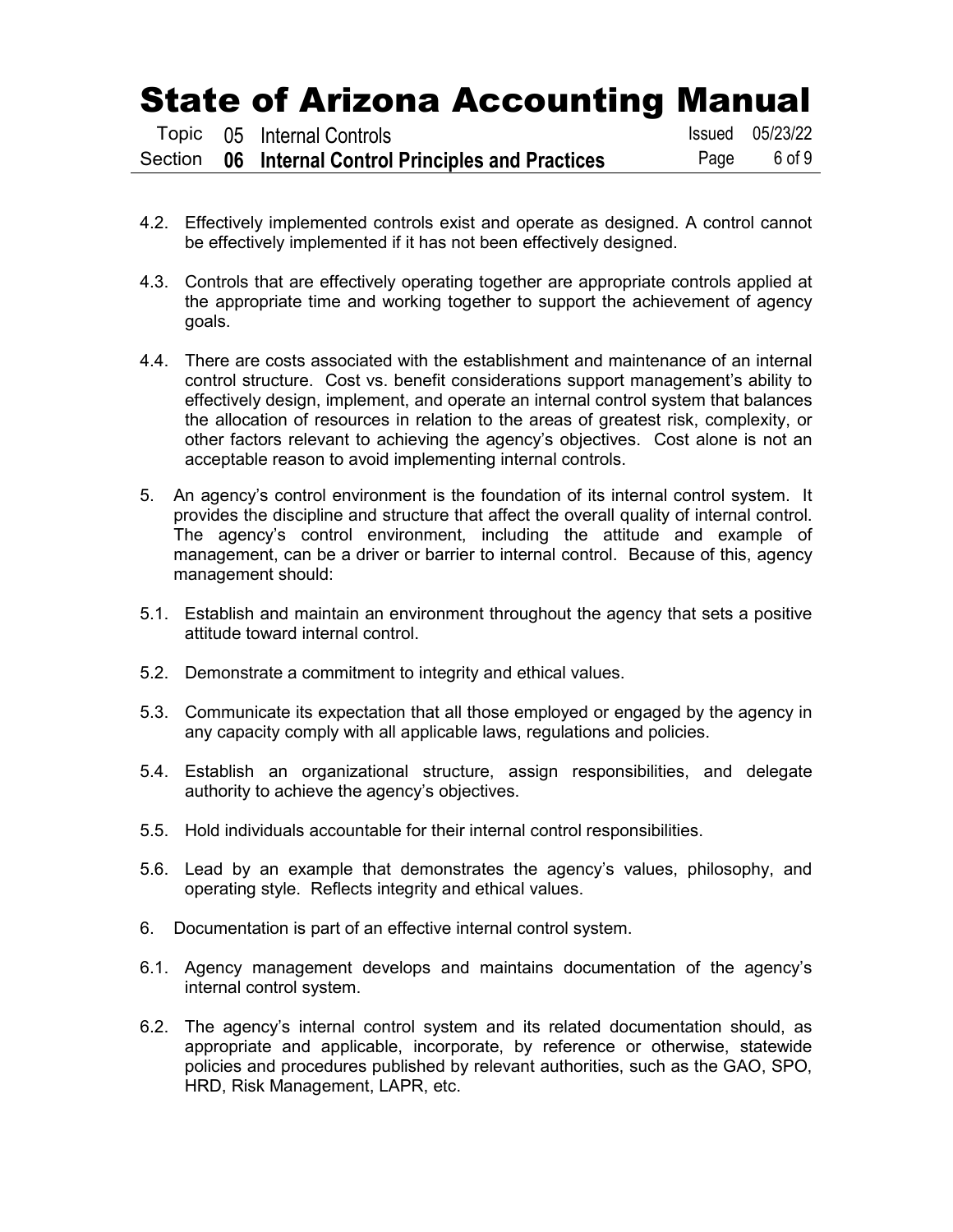|  | Topic 05 Internal Controls                           | <b>Issued</b> 05/23/22 |
|--|------------------------------------------------------|------------------------|
|  | Section 06 Internal Control Principles and Practices | Page 7 of 9            |

- 6.3. Agency internal control systems should support and provide reasonable assurance of compliance with all relevant laws, policies, grant requirements and contract provisions.
- 7. Internal control responsibilities include both performance of internal control duties and compliance with internal control policies.
- 7.1. Agency management should hold employees accountable for their internal control responsibilities.
- 7.2. Agency management should hold service organizations accountable for their assigned internal control responsibilities.
- 7.3. Agency management should take corrective action as necessary to enforce accountability for agency internal control.
- 8. Agency management should assess risks that may thwart an agency's accomplishment of its goals.
- 8.1. Agency management should define objectives so that risks can be identified.
- 8.1.1. Objectives should be defined in specific and measurable terms to enable the design of internal controls for related risks.
- 8.1.2. Objectives should be communicated as necessary to help assure their performance.
- 8.2. Agency management should identify, analyze and respond to risks.
- 8.3. Agency management should consider the potential for fraud when identifying, analyzing and responding to risks.
- 8.4. Agency management should identify, analyze and respond to significant changes that could impact the internal control system.
- 8.5. Agency management should estimate the significance of the identified risks to assess their effect. Agency management estimates the significance of a risk by considering the magnitude of impact, likelihood of occurrence, and nature of the risk.
- 8.5.1. Magnitude of impact refers to the likely magnitude of deficiency that could result from the risk and is affected by factors such as the size, pace, and duration of the risk's impact.
- 8.5.2. Likelihood of occurrence refers to the level of possibility that a risk will occur.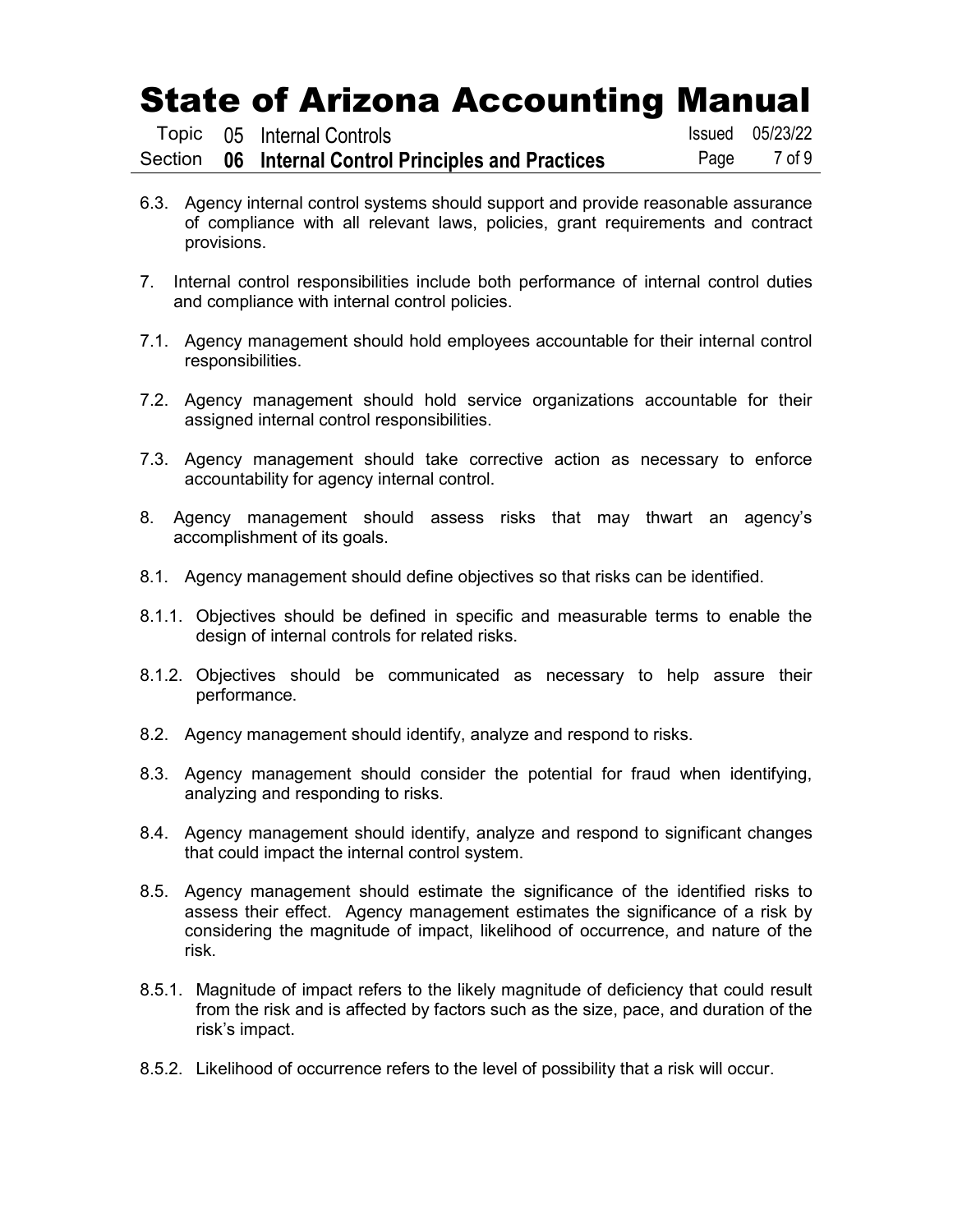|  | Topic 05 Internal Controls                           | <b>Issued</b> 05/23/22 |
|--|------------------------------------------------------|------------------------|
|  | Section 06 Internal Control Principles and Practices | Page 8 of 9            |

- 8.5.3. The nature of the risk involves factors such as the degree of subjectivity involved with the risk and whether the risk arises from fraud or from complex or unusual transactions.
- 8.6. Risks may be analyzed on an individual basis or grouped into categories financial, operational, compliance-related, etc.—with related risks and analyzed collectively.
- 8.7. In its consideration of risks arising from fraud, agency management should consider the types of fraud to which an agency may fall victim: fraudulent financial reporting, misappropriation of assets and corruption.
- 8.7.1. Fraudulent financial reporting consists of intentional misstatements or omissions of amounts or disclosures in financial statements to deceive financial statement users. This could include intentional alteration of accounting records, misrepresentation of transactions, and intentional misapplication of accounting principles.
- 8.7.1.1. Internal fraudulent financial reporting by the agency or one its units.
- 8.7.1.2. External fraudulent financial reporting by bidders, contractors, recipients, subrecipients, grantees, etc.
- 8.7.2. Misappropriation of assets involves the theft of an agency's assets. This could include theft of property, embezzlement of receipts, or fraudulent payments.
- 8.7.3. Corruption refers to bribery and other illegal acts.
- 8.8. In addition to fraud, agency management should consider other forms of misconduct such as waste and abuse.
- 8.8.1. Waste is the act of using or expending resources carelessly, extravagantly, or to no purpose.
- 8.8.2. Abuse involves behavior that is deficient or improper when compared with behavior that a prudent person would consider reasonable and necessary operational practice given the facts and circumstances. This includes the misuse of authority or position for personal gain or for the benefit of another.
- 8.8.3. Waste and abuse do not necessarily involve fraud or illegal acts. However, they may be an indication of potential fraud or illegal acts and may still negatively impact the achievement of defined objectives.
- 9. No two agencies will have an identical internal control system because of differences in factors such as mission, regulatory environment, strategic plan, agency size, risk tolerance, and information technology, and the judgment needed in responding to these differing factors.